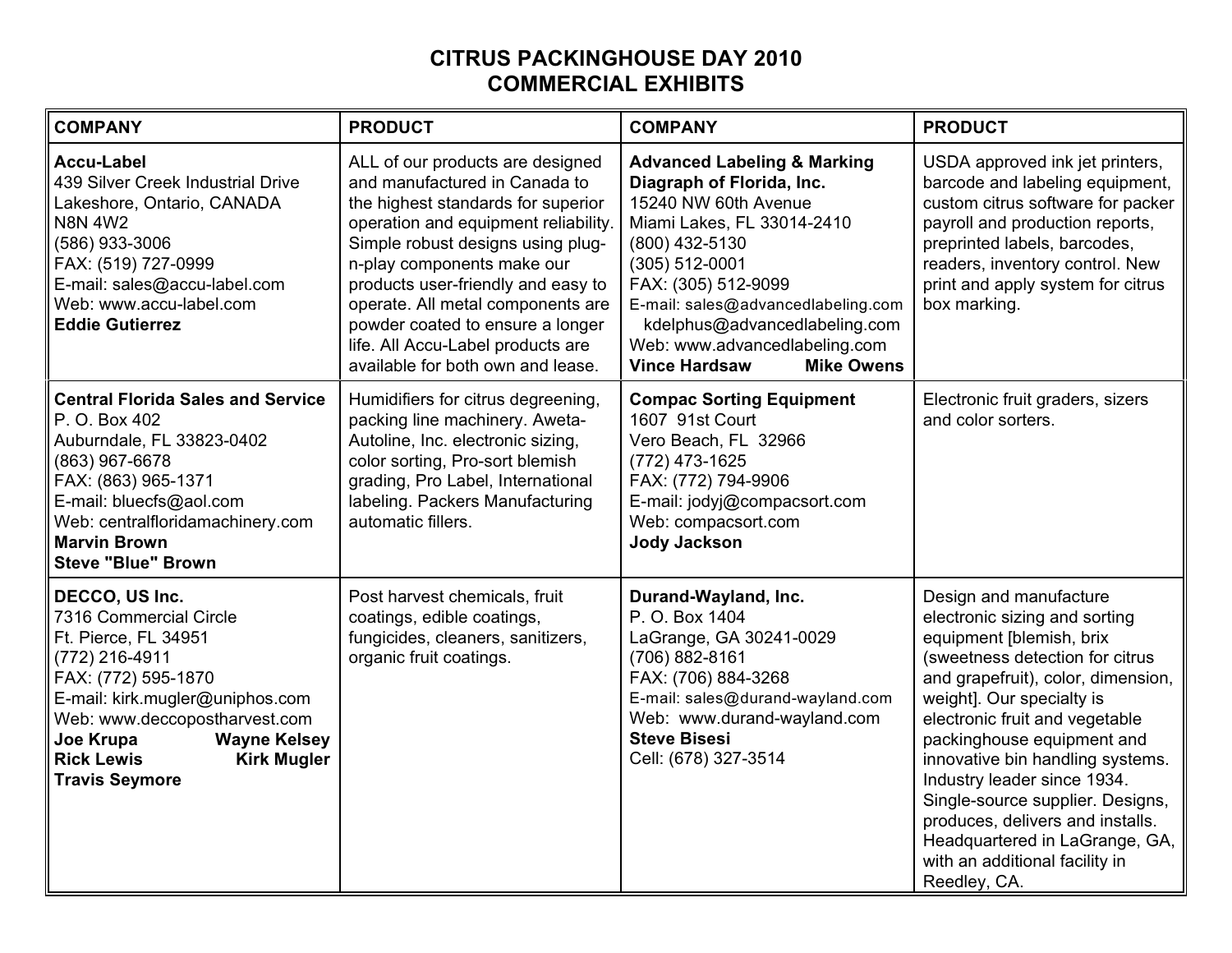| <b>COMPANY</b>                                                                                                                                                                                                                                     | <b>PRODUCT</b>                                                                                                                                                                                                                                                                                                                                                                                                                           | <b>COMPANY</b>                                                                                                                                                                                                                                                                                    | <b>PRODUCT</b>                                                                                                                                                                                                                                                   |
|----------------------------------------------------------------------------------------------------------------------------------------------------------------------------------------------------------------------------------------------------|------------------------------------------------------------------------------------------------------------------------------------------------------------------------------------------------------------------------------------------------------------------------------------------------------------------------------------------------------------------------------------------------------------------------------------------|---------------------------------------------------------------------------------------------------------------------------------------------------------------------------------------------------------------------------------------------------------------------------------------------------|------------------------------------------------------------------------------------------------------------------------------------------------------------------------------------------------------------------------------------------------------------------|
| <b>Haven Pallet</b><br>347 Avenue O SW<br>Winter Haven, FL 33880<br>(863) 299-3368<br>FAX: (863) 299-3518<br>E-mail: wayne@havenpallet.com<br><b>Wayne Berry</b><br><b>Jeremy Herndon</b>                                                          | We sell new and recycled pallets, we<br>buy used pallets, special size pallets<br>are our specialty.                                                                                                                                                                                                                                                                                                                                     | <b>HESCO</b><br>5916 Waverly Road<br>Waverly, FL 33877<br>(863) 439-3661<br>FAX: (863) 547-1003<br>E-mail: bonita@hesco-fl.com<br>Web: www.hesco-fl.com<br><b>Bonita Rhodes</b>                                                                                                                   | Macro Bins, testing supplies and<br>miscellaneous agricultural<br>products.                                                                                                                                                                                      |
| <b>Industrial Brush Corp.</b><br>4000 Drane Field Road<br>Lakeland, FL 33811<br>(863) 647-5643<br>FAX: (863) 647-5573<br>E-mail: chuck@industrialbrush.com<br>Web: www.industrialbrush.com<br><b>Mike Malone</b><br><b>Chuck Richardson</b>        | Food processing brushes, foam<br>rubber donuts, parts and accessories.                                                                                                                                                                                                                                                                                                                                                                   | <b>JBT FoodTech</b><br><b>Fresh Produce Technologies</b><br>400 Fairway Avenue<br>Lakeland, FL 33801<br>(863) 680-3603<br>FAX: (863) 680-3620<br>E-mail: carol.ratcliff@jbtc.com<br>Web: www.jbtfoodtech.com<br>Carol Ratcliff -<br><b>Florida Interior Sales &amp;</b><br><b>Service Manager</b> | <b>Sta-Fresh Protective Coatings</b><br><b>Produce Labeling Systems</b><br><b>Fruit and Equipment Cleaners</b><br>Packinghouse Aftermarkets<br>Parts<br>Food Grade Lubricants, Greases<br>and Oils<br><b>Bin Scrubber Systems</b><br>Sanitizers                  |
| <b>Odenberg Engineering, Inc.</b><br>316 Cumberland Ct.<br>Peachtree City, GA 30269<br>(770) 631-7020<br>FAX: (770) 631-7040<br>E-mail: jnielsen@odenberg.com<br>Web: www.odenberg.com<br><b>Jeff Nielsen</b><br><b>Southeast Regional Manager</b> | Manufacturer of Optical Whole Object<br>Analysis Sorters. TITAN, a 60" unit is<br>capable of handling 120,000 lbs/hr,<br>the small footprint enables it to be<br>placed in the pre or final grade<br>sections of a packingline for table &<br>juice stock applications. Fruit is sorted<br>by cumulative pixel count or<br>percentage of total area, in the<br>following parameters: defect, color,<br>size, shape and foreign material. | Packers Supply Co., Inc.<br>1000 North 2nd Street<br>P. O. Box 3510<br>Ft. Pierce, FL 34948-3510<br>(772) 461-5100<br>FAX: (772) 461-2124<br>E-mail: packerss@bellsouth.net<br>Web: www.packerssupply.com<br><b>James B. Hensley</b><br>Gregg A. Johnson<br>J. Mike McGee                         | Adhesives, cartons, header &<br>drawstring bags, cornerboards,<br>Winter Bell cell packs & RTS<br>citrusavers, ventilated foam &<br>chipboard pads, softnet & stretch<br>film pallet wrap, strapping,<br>harvesting supplies, and maturity<br>testing equipment. |